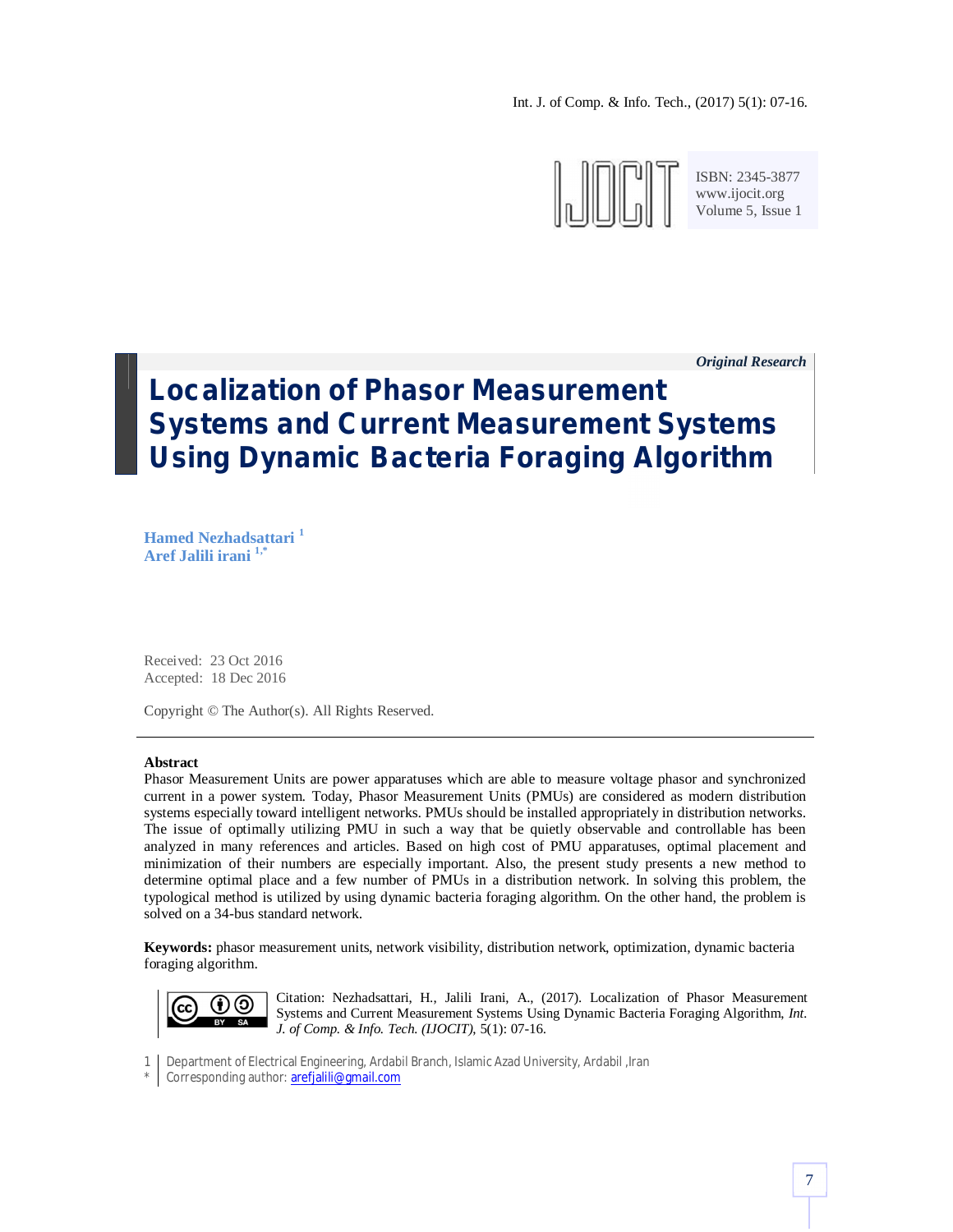# **1. Introduction**

PMU systems are able to provide measurement of synchronized phasors of voltage and current from a distant place in an intelligent power network.

Biscaro, et al. [1], a new method to optimally place phasor measurement units was introduced for error setting in power distribution systems by using greedy random comparative innovation research methods and Monte Carlo simulation. The optimized placement method introduced at here is a general method which can be used instead of the apparatuses helping to record the range of voltage loss for each kind of algorithm to determine error place which uses voltage information in some limited nodes in feeder. Aneesh Rajeev, et al. [2], in first step, placement of phasor measurement units using binary algorithm is done and in the next step, placement of error and planning of identification are able to accurately identify error place immediately after its occurrence. The method introduced to identify error is used in both annular and radial feeders. Emad Jamil,et al.[3], a simple and useful PMU placement is presented for distribution networks, which significantly saves in calculation time. Hany A, et al. [4], the study the utilization of PMUs in a distribution system considering reconfiguration of the distribution system. In this article, using the Ant Optimization Algorithm to solve the loss power minimization problem, reconfiguration of the system was studied. Also, the greedy algorithm was used as an optimization devise to determine minimization of number of PMUs and their places.

Haghifam, et al. [5], a new method was presented to determine an optimal place and few numbers of PMUs in a distribution network which its principle is the estimation index of the best state. In DSE solution, a combination of Nedler-Mead's (NM) simple searching algorithm and Ant Colony Optimization (ACO) was used. This combination method, by decreasing the difference between the measured and calculated amounts of state variables, can estimate voltage phasor in each node and also ensure visibility of the distribution system under normal operational conditions.

Zakariazadeh A, et al. [6], are used PMUs and their sent information, load response was performed in the presence and influence of wind turbines. In this article, an immediate control method of voltage was

presented which uses load decreasing as a part of demand response programs to maintain voltage of distribution feeders in a certain domain. As renewable production and unpredictable changes in load response and also outcomes of the distribution network identify voltage violation in some buses, the immediate voltage control recommended at here has been performed supposing the fact that there is voltage violation in some buses. It is assumed that in normal conditions, voltage control is done based on a voltage control program which is previously timed at the day before performing programs.

In the previous decades, in power system engineering, online monitoring of distribution network has been a controvertible discussion. In power systems, in order to help operators to manage these systems effectively, new control systems and relational links were devised. Distribution Automation (DA) systems provide the possibility of supervised control and data collection (SCADA) in the modern distribution system. Falvo MC, et al. [7]. The relational mechanism supports measurement (metrage) and control systems such as Remote Terminal Units (PMU) in accessory stations of distribution and or feeders, Cecati C, et al.[8]. Depending on presence of these DA systems, Distribution System Operator (DSO) can switch distribution tap changer to dynamically control voltage of buses in the acceptable scope. Additionally, by availability to DA properties, DSO can use demand response as an effective means to regulate voltage of distribution feeders in normal and emergency conditions. In fact, appropriate dispatching of Volt/VAr prepares the possibility of general loss decrease of power and also promotion of voltage profiles of the distribution feeders. Park JY, Park JK.[9]. Elkhatib ME, et al. [10], a new method are proposed to promote performance of voltage regulators in multiple feeders including DGs. This model is based on RTUs of each DG units and each of capacitor buses which correspondence with each other in a certain order. Data received from RTUs prepare the possibility of estimation of maximum and minimum voltage in the feeders and consequently the possibility of voltage control of feeders is prepared.

Cloud Computing provides on-demand service. Due to the benefits achieved with the use of cloud computing, in the recent year, many organization gone to use of cloud computing. According definition of cloud computing provided by the National Institute of Standards and Technology (NIST) "Cloud computing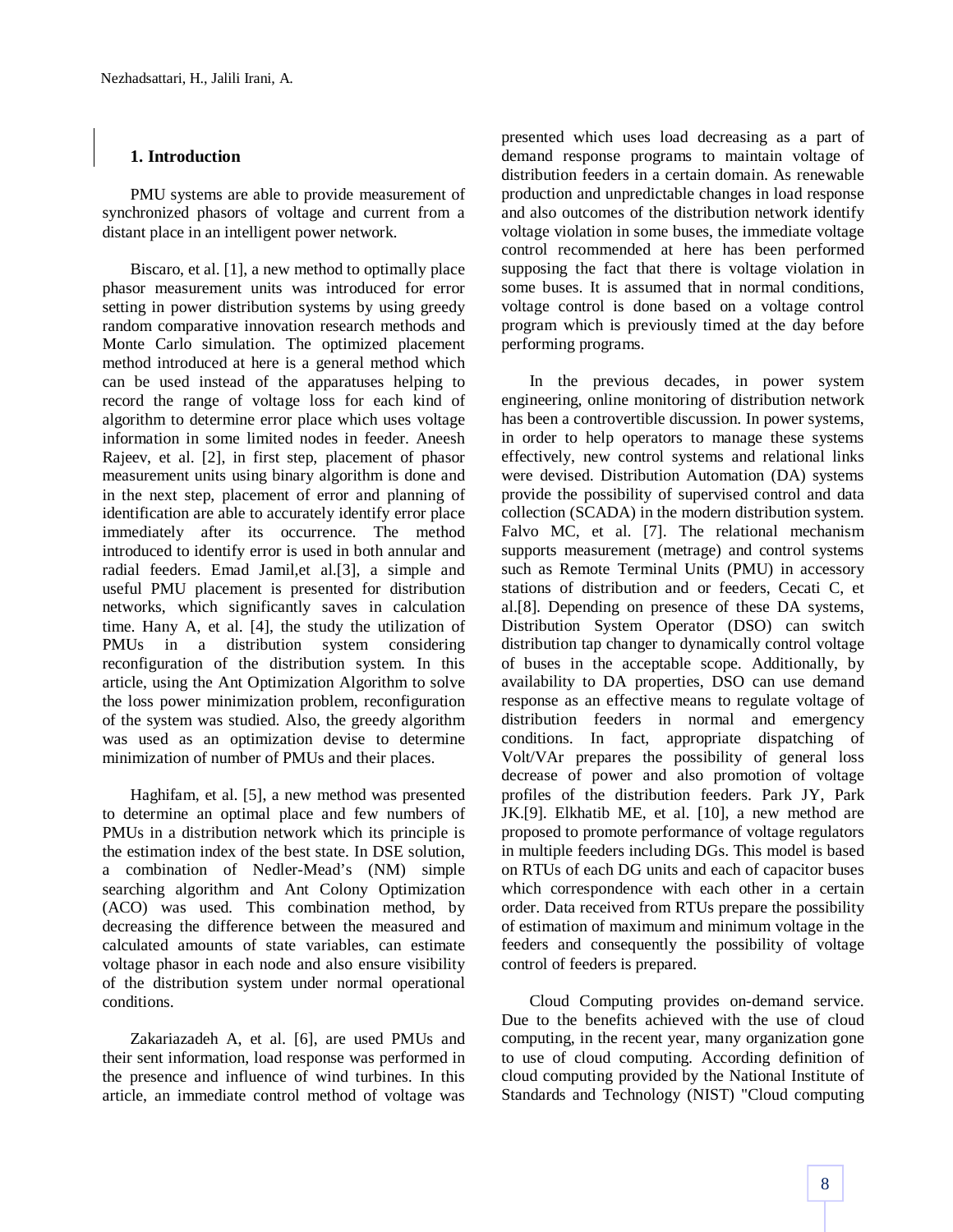is a model for enabling ubiquitous, convenient, ondemand network access to a shared pool of configurable computing resources (e.g., networks, servers, storage, applications, and services) that can be rapidly provisioned and released with minimal management effort or service provider interaction" [1].

#### **2. Analysis of visibility based on PMU**

Factors such as increasing development of consumption demand and expansion of the phenomenon of reconstruction cause increase of pressure on the transmitted lines and therefore power systems often work close to their instability border. In such conditions, using the current and its functions do not appear sufficient in order to ensure SCADA's of a stable and reliable performance of the system.

In general, visibility of the power system means calculation of variables of the network in order to estimate state of the system and if the required data is not present for state estimation, the network will not be visible. Network variables usually are considered as voltage phasor of buses.

#### 2.1- Linear model of the system by PMU

In the numerical method, in order to obtain a mathematical definition for visibility, one should obtain a mathematical model for the intended power system or its measurements. Linear measurement model which is used in most of the state estimations is defined as following.

$$
Z = HX + e \tag{1}
$$

In this model, Z vector includes m measurement of voltage phasor and current of lines, X is n-dimensional state vector, H is Jacobin's stable Matrix of measurements and e was the vector of measurement error as  $mx1$ .

Analyzing vector  $Z$  as sub-vectors of voltage  $MV \times$ 1 and current Mi× 1, (ZI, ZV) and analyzing of vector X to the measured sub-vectors  $NM \times 1$  and unmeasured sub-vectors  $NC \times 1$  (VC, VM), Relation (1) becomes as following:

$$
\begin{bmatrix} Z_V \\ Z_I \end{bmatrix} = \begin{bmatrix} I & 0 \\ Y_{IM} & Y_{IC} \end{bmatrix} \begin{bmatrix} V_M \\ V_C \end{bmatrix} + \begin{bmatrix} e_V \\ e_I \end{bmatrix}
$$
 (2)

Where I is Identity Matrix, YIM and YIC indicate series admittance and shunt of the network. By avoiding shunt elemetns, H matrix decreases as following:

$$
H = \begin{bmatrix} 1 & 0 \\ M_{IB}Y_{BB}A_{MB}^T & M_{IB}Y_{BB}A_{CB}^T \end{bmatrix}
$$
 (3)

Where MIB is convergence matrix of measurement of cluster which includes phasor measurement of currents of clusters as MI×b, YBB is b×b diagonal matrix including admittance of clusters, AMN and ACB, respectively, are measured sub-matrix NM×b and sub-matrix of convergence of node and cluster as NC×b. in traditional methods, analysis of visibility is performed by considering the following formula:

$$
Rank(H) = 2n - 1 \tag{4}
$$

Based on (3), if Jacobin Matrix is of complete degree, the network is visible and state estimation is performed.

#### **2.2. Topological Method of Visibility Analysis**

Other method to consider visibility of the network is topological method. In this method, analyzing visibility is based on the following principles:

The buses which PMU is localized on them have known voltage phasor. Also, current of the lines which are connected to PMU is known, too.

If phasor of the voltage is one and current of the line which is connected to the intended bus is known, voltage of the bus of the other side is also calculable.

If the voltage of the buses of two heads of a line is clear, current of that line is calculable.

If current of all lines led to bus of zero injection except for one is clear, due to KCL Law, phasor of the unknown current is calculable.

Based on the mentioned principles of phasor of the bus voltage on which PMU is installed, also current of all clusters which enter into that bus is measured directly. In this article, a topological method is used for visibility analysis which will be explained in next section.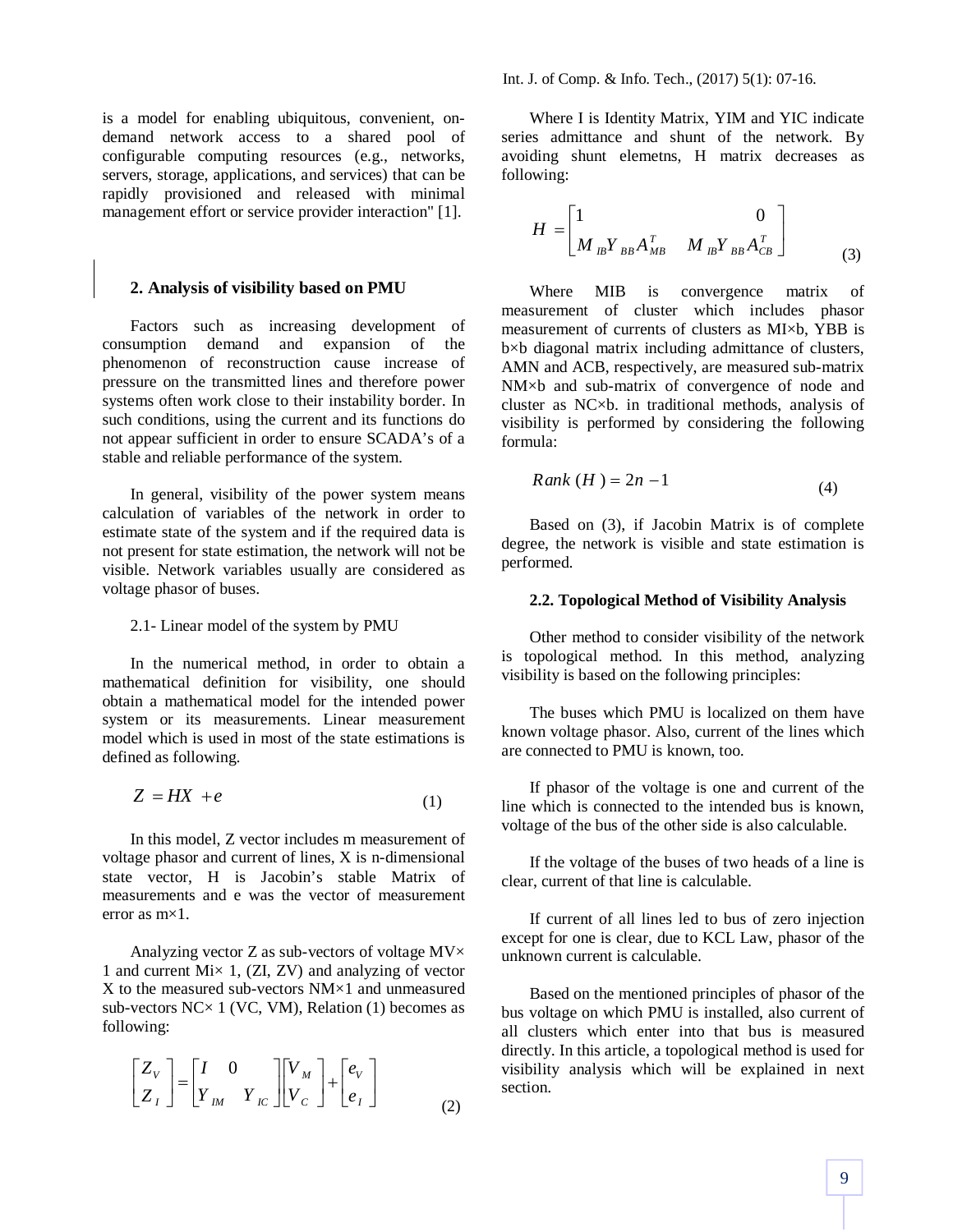### **2.3. Formulation of Problem of PMU Placement**

The PMU installed in a bus is able to calculate phasor of the object's phasor and also phasor of current of all clusters which are connected to that bus in PMU points. Therefore, by strategically installing a network, one can obtain the information required for visibility of the system. As mentioned earlier, two purposes of network visibility of estimation of state and decrease of number of PMU units are considered as substantial aims. For a n-bus system, the problem of optimal placement is expressed as the following formula:

$$
\min \sum_{i}^{n} W_{i} X_{i}
$$
 (5)

Where x is a binary variable which is defined as following:

$$
x_i = \begin{cases} 1 & \text{if a PMU is installed at bus i} \\ 0 & \text{otherwise} \end{cases}
$$
 (6)

 $W_i$  is the cost of PMU installed in bus I and  $f(x)$  is a function which shows condition of visibility of each bus of network. At the rest, we will indicate that if for each bus  $f(x_i) \ge 1$ , that bus will be observable. In the proposed plan, visibility conditions are considered in three cases:

1) in first case, it is supposed that except for PMU, another common measurer is not uses.

2) using PMU with an injective measurer (and or presence of bus of zero injection)

3) using PMU with injective measurer and current measurer.

To describe each case, an educational 7-bus network was used which is shown in Fig. 1.



Figure 1. 7-bus sample system

First case: a system without a common measurer and a zero injection bus. Firstly, matrix of convergence of nodes is defined as following:

$$
A = \begin{cases} 1 & \text{if } k = m \\ 1 & \text{if } k \text{ and } m \text{ are connected} \\ 0 & \text{if } \text{otherwise} \end{cases}
$$
 (7)

Matrix A is obtained directly by binarizing admittance matrix. Convergence Matrix A for a 7-bus network of Fig. 1 is as following:

|  | $\begin{bmatrix} 1 & 1 & 0 & 0 & 0 & 0 & 0 \\ 1 & 1 & 1 & 0 & 0 & 1 & 1 \\ 0 & 1 & 1 & 1 & 0 & 1 & 0 \\ 0 & 0 & 1 & 1 & 1 & 0 & 1 \\ 0 & 0 & 0 & 1 & 1 & 0 & 0 \\ 0 & 1 & 1 & 0 & 0 & 1 & 0 \\ \end{bmatrix}$ |  |  |  |
|--|---------------------------------------------------------------------------------------------------------------------------------------------------------------------------------------------------------------|--|--|--|
|  |                                                                                                                                                                                                               |  |  |  |
|  |                                                                                                                                                                                                               |  |  |  |
|  | $\begin{vmatrix} 0 & 1 & 0 & 1 & 0 & 0 & 1 \end{vmatrix}$                                                                                                                                                     |  |  |  |
|  |                                                                                                                                                                                                               |  |  |  |

Conditions required for visibility in this case is expressed as following:

$$
f_{1} = x_{1} + x_{2} \qquad x \ge 1
$$
\n
$$
f_{2} = x_{1} + x_{2} + x_{3} + x_{6} + x_{7} \qquad x \ge 1
$$
\n
$$
f_{3} = x_{2} + x_{3} + x_{4} + x_{6} \qquad x \ge 1
$$
\n
$$
f_{4} = x_{3} + x_{4} + x_{5} + x_{7} \qquad x \ge 1
$$
\n
$$
f_{5} = x_{4} + x_{5} \qquad x \ge 1
$$
\n
$$
f_{6} = x_{2} + x_{3} + x_{6} \qquad x \ge 1
$$
\n
$$
f_{7} = x_{2} + x_{4} + x_{7} \qquad x \ge 1
$$
\n(9)

In the above equations, operator  $+$  was used instead of reasonable operator OR and number 1 at the other side of the inequalities indicates that at each line at least one of the variables is non-zero. For example, the conditions related to Bus 1 and Bus 2 are as following:

$$
f_1 = x_1 + x_2 \ge 1
$$
  

$$
f_2 = x_1 + x_2 + x_3 + x_4 + x_6 + x_7 \ge 1
$$
 (10)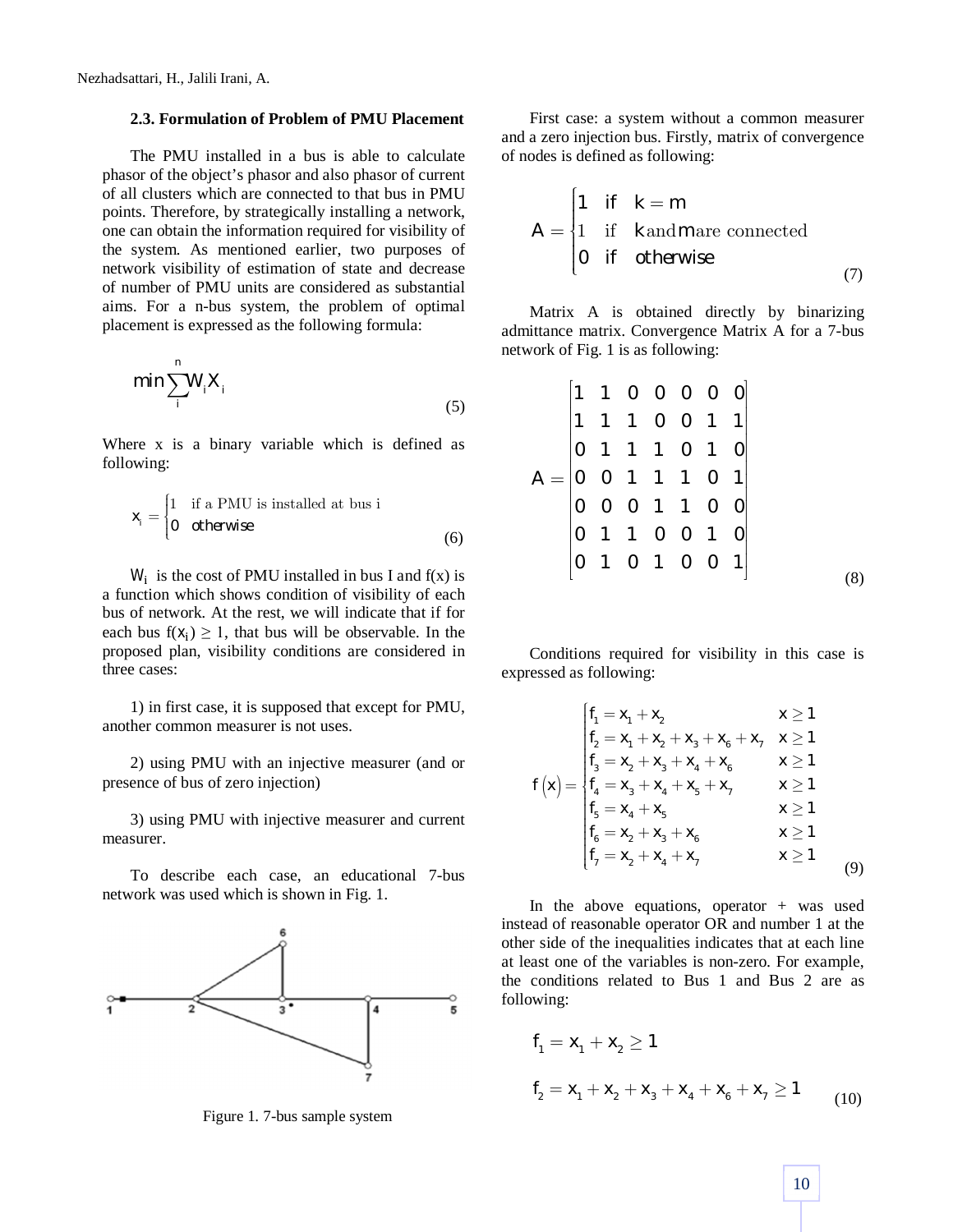First condition  $f_1 \geq 1$  means that for visibility of Bus 1, at least one PMU should be installed in buses 1 or 2 (or both buses) and so for visibility of Bus 2, at least one PMU should be installed in one of buses 1, 2, 3, 6, and 7.

Second case: a system with presence of an injective measurer (or bus of zero injection). An injective measurer may be expressed as a real measurer or as bus of zero injection which both cases behave in the same manner. Again, we consider the 7-bus Figure 1 so that in this case we assume that Bus 3 is the bus of zero injection. In this case, it is observed easily that if voltage phasor in Bus 3 is of four buses of 2, 3, 4, and 6, voltage phasor of the fourth bus is calculated by writing kcl in Node 3. Therefore, in topology of the network, one can combine the bus which includes an injective measurer and or the bus of zero injection with one of the adjacent buses. Fig. 2 is the same network while buses 3 and 6 are combined and the new bus  $6'$ is substituted with them. Convergence Matrix A in this case becomes as following:

$$
A = \begin{bmatrix} 1 & 1 & 0 & 0 & 0 & 0 \\ 1 & 1 & 0 & 0 & 1 & 1 \\ 0 & 0 & 1 & 1 & 1 & 1 \\ 0 & 0 & 1 & 1 & 0 & 0 \\ 0 & 1 & 1 & 0 & 1 & 0 \\ 0 & 1 & 1 & 0 & 0 & 1 \end{bmatrix}
$$
(11)

Therefore, equations of conditions in this case become as following:

$$
f(x) = \begin{cases} f_1 = x_1 + x_2 & x \ge 1 \\ f_2 = x_1 + x_2 + x_6 + x_7 & x \ge 1 \\ f_4 = x_4 + x_5 + x_6 + x_7 & x \ge 1 \\ f_5 = x_4 + x_5 & x \ge 1 \\ f_6 = x_2 + x_4 + x_6 & x \ge 1 \\ f_7 = x_2 + x_4 + x_7 & x \ge 1 \end{cases}
$$
(12)



Figure 2. Sample system after combination with buses 3 and 6

Third case: a system considering an injective measurer along with a current measurer.

This case is also considered in the 7-bus network. In this case, the current measurer is installed between buses 1 and 2. Therefore, the conditions related to buses 1 and 2 vary as Relation (13). The noteworthy point at this case is that the current measurer installed on a cluster in fact determines the current of that cluster and if we have voltage of one head of this cluster, based on the mentioned rules, voltage of the other head is obtained. Therefore, we can combine the conditions related to buses 1 and 2 as following:

$$
\begin{cases}\nf_1 = x_1 + x_2 & \ge 1 \\
f_2 = x_1 + x_2 + x_6 + x & \ge 1\n\end{cases}
$$
\n(13)

$$
f_{1new} = f_1 + f_2 = x_1 + x_2 + x_6 + x_7 \ge 1
$$

The above equation means that if one of buses 1 and 2 is observable, the other bus also will be observable. Therefore, final conditions in this case change as following:

$$
f(x) = \begin{cases} f_{1new} = x_1 + x_2 + x_6 + x_7 & x \ge 1 \\ f_4 = x_4 + x_5 + x_6 + x_7 & x \ge 1 \\ f_5 = x_4 + x_5 & x \ge 1 \\ f_6 = x_2 + x_4 + x_6 & x \ge 1 \\ f_7 = x_2 + x_4 + x_7 & x \ge 1 \end{cases}
$$
(14)

In the above equations, in addition to combination of buses 1 and 2, also Bus 3 because of being zero injection bus is combined with Bus 6 according to the explanations of second bus.

#### **2.4. Placement of PMU using Bacteria Algorithm**

The purpose of optimal placement of PMU in this research is to calculate the minimum required number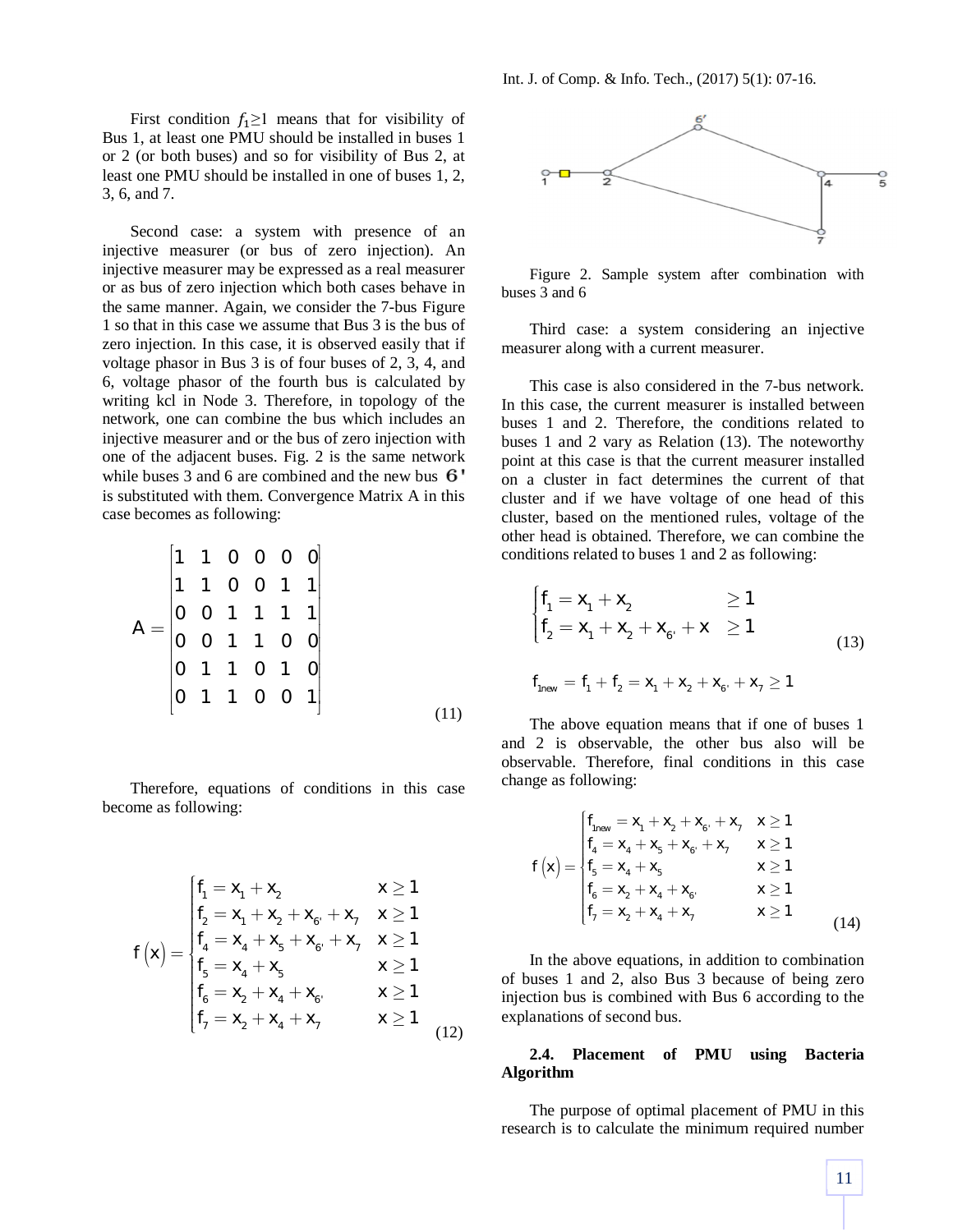of PMUs for quite visibility of the network and to maximize number of the measurement substitution elements in a system. Therefore, Fitness Function should be in such a way that the following cases are considered in it: 1) system visibility, 2) minimization of number of PMUs, 3) maximization of number of measurement substitution elements. Measurement substitution element is defined in [12]. In brief, one can say that if number of the times which a bus gets observable by PMU one unit is increased, number of measurement substitution elements for that bus increase one unit. Fitness Function which in this research is considered for bacteria algorithm is as following:

$$
J(x) = w_1 \times \sum_{i}^{N_b} f_i + w_2 \times N_{pmu} + w_3 \times J_1
$$
\n(15)

*Nb*  $\sum_{i}^{N_b} f_i$  indicates number of the observable buses,  $N_{PMU}$  is number of PMUs and  $J<sub>I</sub>$  is the measurement substitution element. Weights  $w_1$ ,  $w_2$  and  $w_3$  have been used to select a suitable range for each section of fitness function. Also,  $N_b$  is number of buses of the network.

 $J_1$  and N<sub>PMU</sub> are defined as following:

$$
N_{pmu} = X^{T} X
$$
  

$$
J_{1} = (M - AX)^{T} (M - AX)
$$
 (16)

Product of AX in formula (16) indicates number of the times which each bus of the network gets observable by substitution of PMU. Vector X which previously was defined shows PMU placement. Vector M is selected based on a desired level of measurement redundancy in the system. For example, if for all buses Level 2 is desired, all elements of Vector M should equal 3. Vector  $(M - AX)$  is the difference between desired number and real number of the times which each bus is observable. Therefore, decreasing this difference leads to increase of the measurement substitution element. As a result, the term  $J_1$  is an index for measurement redundancy in PMU placement.

#### **3. Bacteria Foraging Algorithm**

The main idea of this algorithm is based on the fact that in nature, animates with poor foraging methods have more possibility to extinct than animates with successful foraging strategies. Then, generations of animates with poor foraging methods have extincted and or have evolved to a better state. In fact, one can consider bacteria searching method as an optimization approach in finding the areas which are full of nutritious. Every bacterium simultaneously not only tries to achieve the most energy in each time but also tries to avoid from toxic materials. Bacteria Foraging Optimization Algorithm has simulated four behaviors of real bacteria in order to solve this problem, which include movement, group performance, reproduction and deletion and dispersion. Every bacterium in this algorithm is a response to the problem which moves on surface of the function in order to find an optimal response for the problem. The trend of representation of bacteria foraging algorithm is indicated in Fig. 3.

#### **4. Dynamic Bacteria Foraging Algorithm**

Chemotoxic performer (movement) is the main core of bacteria foraging algorithm. If the movement step selected for this algorithm performer is very big, the bacterium will move toward the target area with high speed. But this high pace increases the possibility of passing from the optimal point and or being trapped in local optimal points. Also, selection of a small movement step also causes slower movement of bacteria and as a result, increase of time of determination of the optimal point. Therefore, at this section, the way to dynamically regulate movement steps and make dynamic case of bacteria foraging algorithm are presented at here. The way to dynamically regulate movement step is according to Relation 3-5.

$$
C(i, j+1) = \left(\frac{C(i, j) - C(N_C)}{N_C + C(N_C)}\right)
$$
\n(17)

In Relation (17),  $C(N_C)$  indicates the first step. In other words, the only change produced in the algorithm in these conditions is substitution of amount of  $C(i)$ with the amount obtained from Relation 17 in each repetition.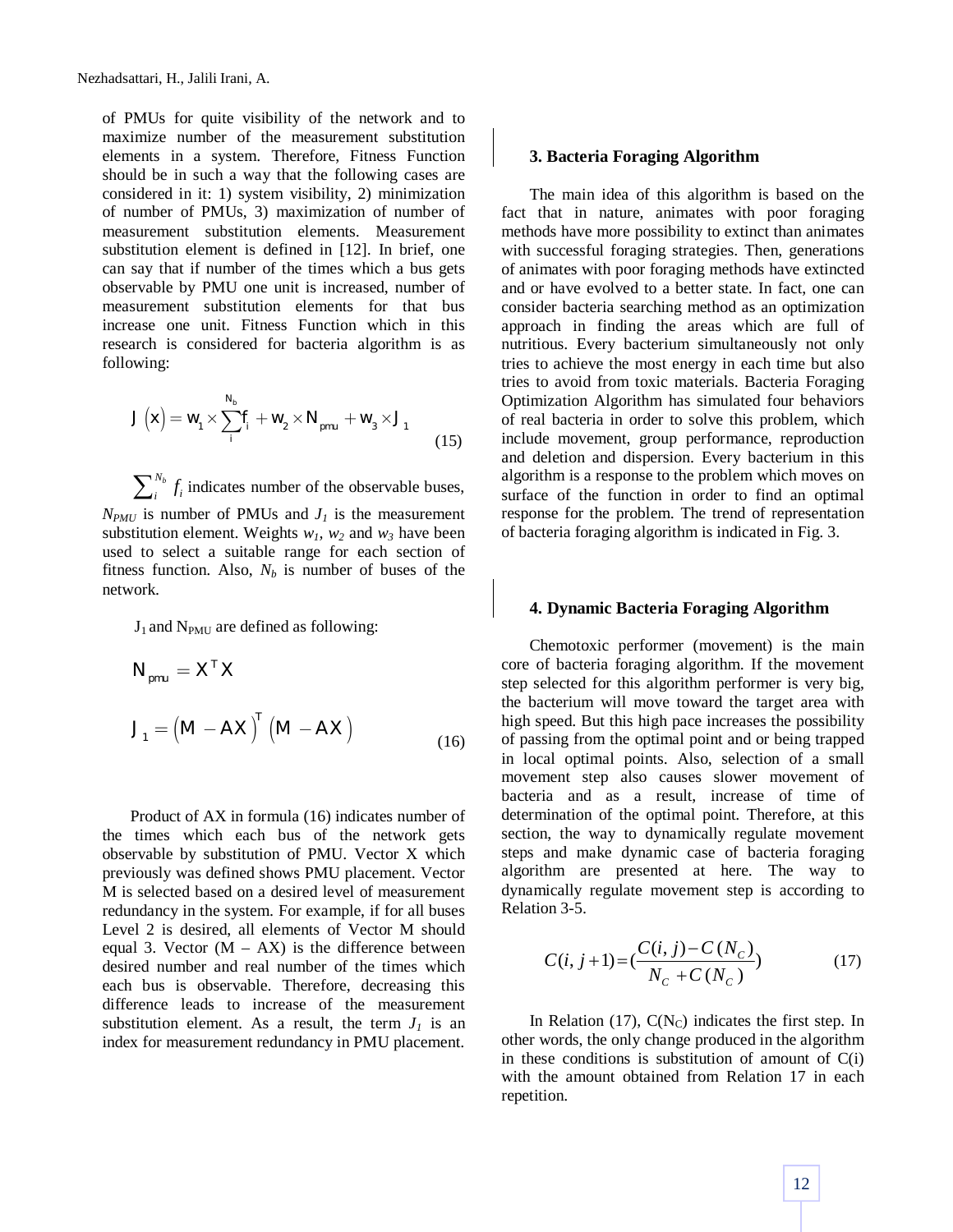

Figure 3. Flowchart of trend of dynamic bacteria algorithm implementation

## **5. Case study**

The proposed method was applied in a real experimental system (a 20 kW radial distribution network which is indicated in Figure 4). Impedance of each lines is presented in Table 2 based on Ohm and peak amounts of charges in Table 1. Voltage of the network is 20 kw.

Int. J. of Comp. & Info. Tech., (2017) 5(1): 07-16.



Figure 4. A Typical Distribution System for Testing

This Network Has 34 Buses Which The Information Related To This Network Is Presented At The Rest. Charges of This System Are In Three Commercial, Residential And Industrial Kinds (Commercial Charges Are Indicated With 1, Residential Charges With 2 And Industrial Charges With 3).

Table 1. Information of Charges the Real 34-Bus Network

| No.            | P(KW)            | Q(KW)            | Kind<br>of     | Power  |
|----------------|------------------|------------------|----------------|--------|
| of bus         |                  |                  | charge         | factor |
| $\mathbf{1}$   | $\overline{0}$   | $\overline{0}$   | $\overline{2}$ | 0.85   |
| $\overline{c}$ | 230              | 142.5            | 3              | 0.9    |
| $\overline{3}$ | $\overline{0}$   | $\overline{0}$   | $\overline{2}$ | 0.85   |
| $\overline{4}$ | 230              | 142.5            | $\mathbf 1$    | 0.8    |
| 5              | 230              | 142.5            | $\overline{c}$ | 0.85   |
| 6              | $\overline{0}$   | $\overline{0}$   | $\overline{c}$ | 0.85   |
| $\overline{7}$ | $\overline{0}$   | $\overline{0}$   | $\overline{2}$ | 0.85   |
| 8              | 230              | 142.5            | $\overline{c}$ | 0.85   |
| 9              | 230              | 142.5            | $\overline{c}$ | 0.85   |
| 10             | $\boldsymbol{0}$ | $\boldsymbol{0}$ | $\mathbf{1}$   | 0.8    |
| 11             | 230              | 142.5            | $\overline{c}$ | 0.85   |
| 12             | 137              | 84               | $\overline{c}$ | 0.85   |
| 13             | 72               | 45               | $\overline{c}$ | 0.85   |
| 14             | 72               | 45               | $\overline{c}$ | 0.85   |
| 15             | 72               | 45               | $\overline{3}$ | 0.9    |
| 16             | 13.5             | $7.5\,$          | 3              | 0.9    |
| 17             | 230              | 142.5            | $\overline{1}$ | 0.8    |
| 18             | 230              | 142.5            | $\overline{2}$ | 0.85   |
| 19             | 230              | 142.5            | $\overline{c}$ | 0.85   |
| 20             | 230              | 142.5            | $\overline{c}$ | 0.85   |
| 21             | 230              | 142.5            | $\overline{c}$ | 0.85   |
| 22             | 230              | 142.5            | $\overline{c}$ | 0.85   |
| 23             | 230              | 142.5            | $\overline{2}$ | 0.85   |
| 24             | 230              | 142.5            | $\mathbf{1}$   | 0.8    |
| 25             | 230              | 142.5            | $\overline{2}$ | 0.85   |
| 26             | 230              | 142.5            | $\overline{c}$ | 0.85   |
| 27             | 137              | 85               | $\overline{2}$ | 0.85   |
| 28             | 75               | 48               | $\overline{c}$ | 0.85   |
| 29             | 75               | 48               | $\overline{c}$ | 0.85   |
| 30             | 75               | 48               | $\overline{c}$ | 0.85   |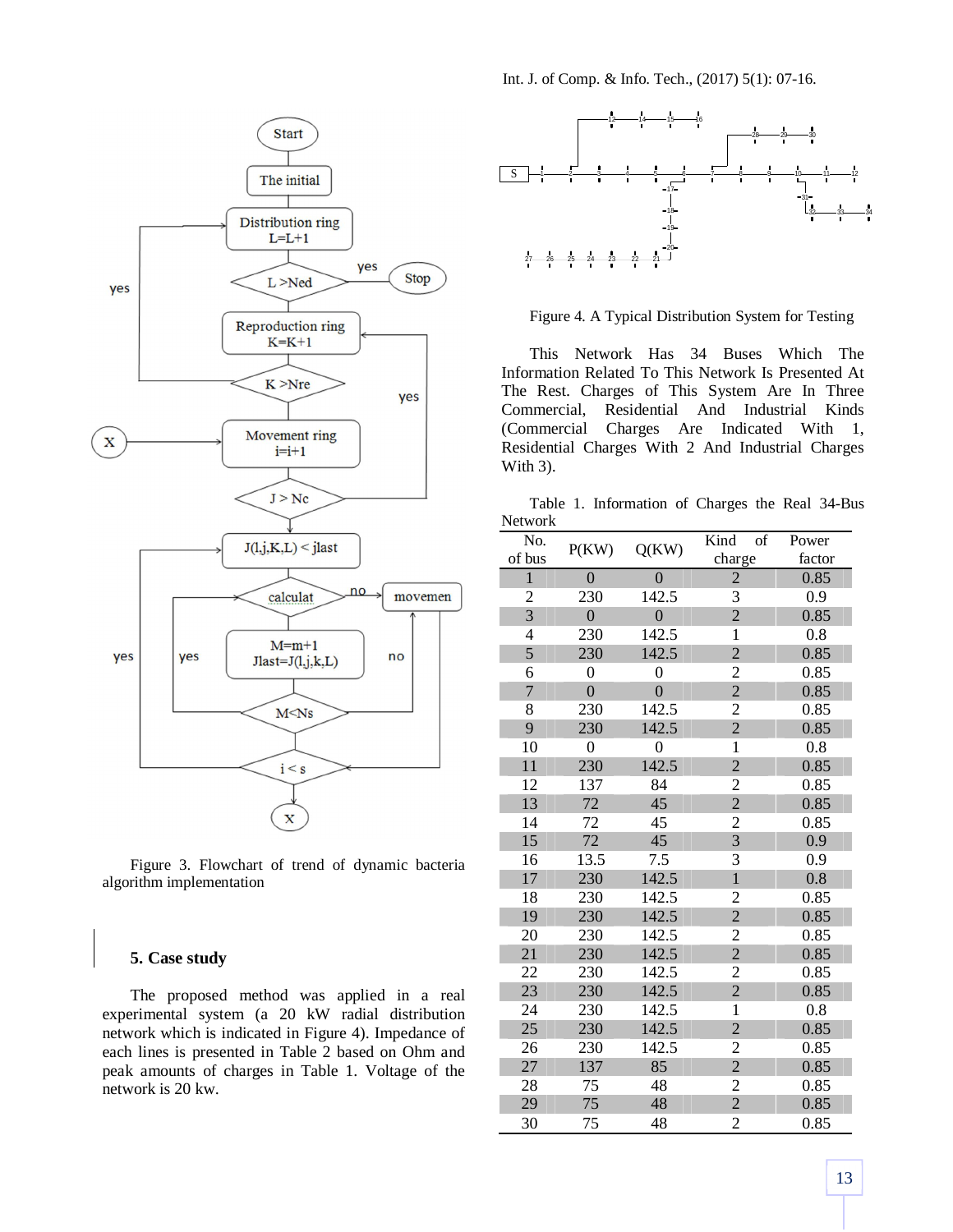Nezhadsattari, H., Jalili Irani, A.

| 31 | 57 | 34.5 | 0.8  |
|----|----|------|------|
| 32 | 57 | 34.5 | 0.85 |
| 33 | 57 | 34.5 | 0.85 |
| 34 | 57 | 34.5 | 0.85 |

| ، ۱۳<br>Numbe  | First          | Fin            | mormanon or the budged rection <b>R</b> |             |
|----------------|----------------|----------------|-----------------------------------------|-------------|
| of lines       | bus            | l bus          | $R(\Omega)$                             | $X(\Omega)$ |
| $\mathbf{1}$   | $\mathbf{1}$   | $\overline{2}$ | 0.117                                   | 0.048       |
| 2              | 2              | 3              | 0.10725                                 | 0.044       |
| $\overline{3}$ | $\overline{3}$ | $\overline{4}$ | 0.16445                                 | 0.04565     |
| $\overline{4}$ | 3              | 13             | 0.1572                                  | 0.027       |
| 5              | $\overline{4}$ | 5              | 0.1495                                  | 0.0415      |
| 6              | 5              | 6              | 0.1495                                  | 0.0415      |
| $\overline{7}$ | 6              | $\overline{7}$ | 0.3144                                  | 0.054       |
| 8              | 6              | 17             | 0.1794                                  | 0.0498      |
| 9              | $\overline{7}$ | 8              | 0.2096                                  | 0.036       |
| 10             | 7              | 28             | 0.1572                                  | 0.027       |
| 11             | 8              | 9              | 0.3144                                  | 0.054       |
| 12             | 9              | 10             | 0.2096                                  | 0.036       |
| 13             | 10             | 11             | 0.131                                   | 0.0225      |
| 14             | 10             | 31             | 0.1572                                  | 0.027       |
| 15             | 11             | 12             | 0.1048                                  | 0.018       |
| 16             | 13             | 14             | 0.0524                                  | 0.036       |
| 17             | 14             | 15             | 0.16445                                 | 0.018       |
| 18             | 15             | 16             | 0.2079                                  | 0.009       |
| 19             | 17             | 18             | 0.189                                   | 0.04565     |
| 20             | 18             | 19             | 0.189                                   | 0.0473      |
| 21             | 19             | 20             | 0.189                                   | 0.043       |
| 22             | 20             | 21             | 0.189                                   | 0.117       |
| 23             | 21             | 22             | 0.262                                   | 0.117       |
| 24             | 22             | 23             | 0.262                                   | 0.117       |
| 25             | 23             | 24             | 0.3144                                  | 0.117       |
| 26             | 24             | 25             | 0.2096                                  | 0.117       |
| 27             | 25             | 26             | 0.131                                   | 0.117       |
| 28             | 26             | 27             | 0.1048                                  | 0.018       |
| 29             | 28             | 29             | 0.1572                                  | 0.027       |
| 30             | 29             | 30             | 0.1572                                  | 0.027       |
| 31             | 31             | 32             | 0.2096                                  | 0.036       |
| 32             | 32             | 33             | 0.1572                                  | 0.027       |
| 33             | 33             | 34             | 0.1048                                  | 0.018       |

Table 2 – Information of the Studied Network Lines

In Figure (5), a 24-hour profile is presented for the intended charge which indicates rate of changes of each kind of charges during 24 hours.



Figure 5. 24-Hour Profile for the Intended Charge

# **5.1. PMU Placement in Sample Distribution Network by the Topological Method**

In this section, according to the conditions presented in the field of visibility of PMUs at the previous chapter and also based on the objective function presented at the previous section, the best possible places are determined for placing PMUs with the most possible amount for visibility of the system. In this section, two experiments are performed which in first experiment PMU placement is done without considering current measurement units and in second case, this is done by considering current measurement units. Results are presented and compared in Table 3.

Table 3. Results obtained from PMU placement using DBFA algorithm

|                                                    | Without                                            | With                                |
|----------------------------------------------------|----------------------------------------------------|-------------------------------------|
|                                                    | current                                            | current                             |
|                                                    | measurer                                           | measurer                            |
| Number of PMU<br>units                             | 14                                                 | 9                                   |
| Installation place<br>of PMU units                 | 2,5,7,9,12,15,1<br>6, 18, 21, 24, 26, 2<br>9.31.33 | 6,7,10,11,<br>14, 17, 21, 2<br>5,28 |
| Number of current<br>measurer units                |                                                    | $\overline{2}$                      |
| Installation place<br>of current<br>measurer units |                                                    | 2,31                                |
| Visibility amount                                  | 41                                                 | 41                                  |
| Objective<br>function amount                       | 16.439                                             | 11.439                              |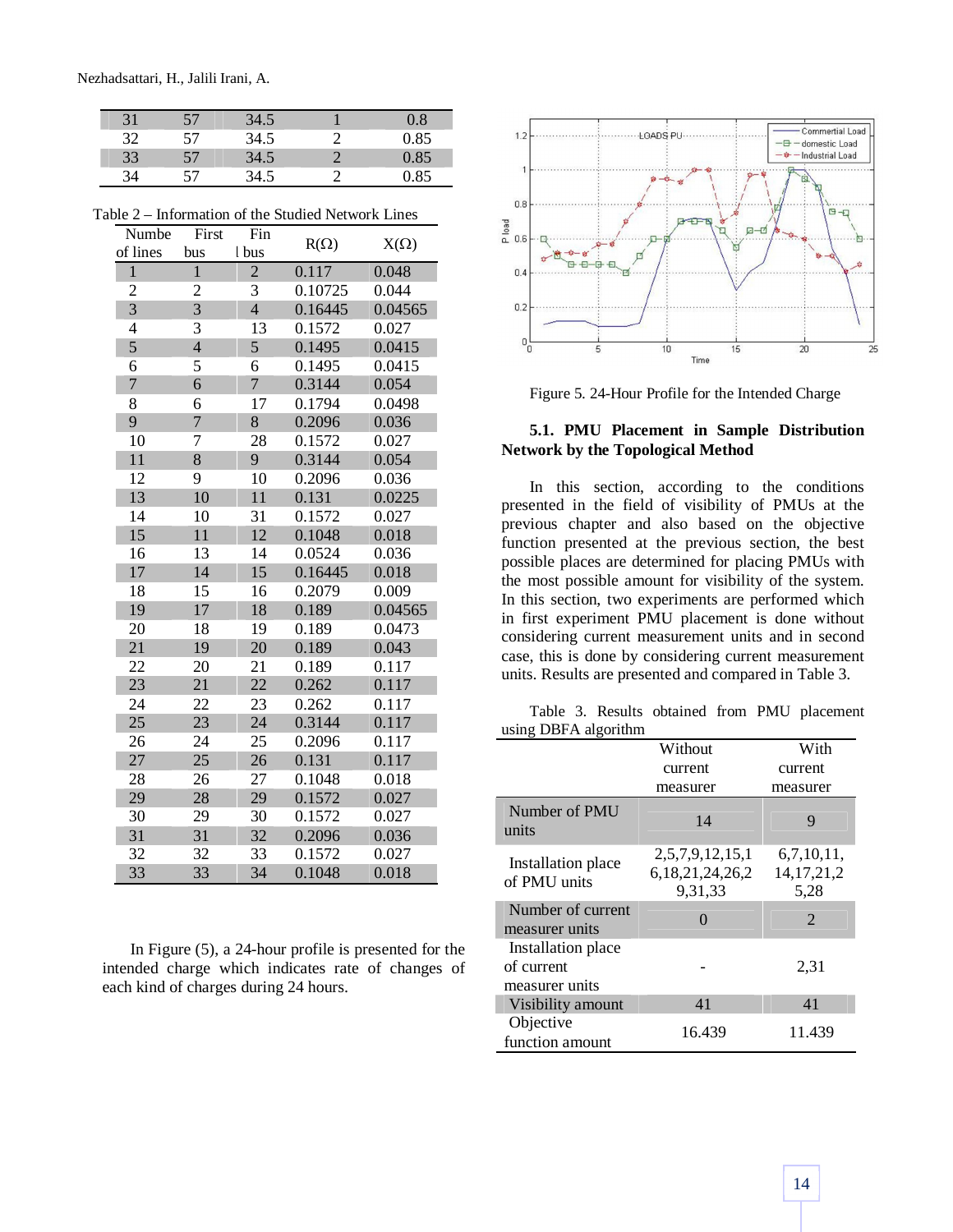As it is observed in the results, in case 2, considering the current measurement units which located in places 2 and 31 decrease number of the used PMUs. Of course, in both cases, the whole system is observable in which the issue was designed with the purpose of quite visibility. Also, in a simple comparison in Table 4 it is observed that for second case DAPSO gives better results than BPSO algorithm and also has higher convergence pace than this algorithm which is indicated in Figure 6.

Table 4. Results obtained for PMU placement using bacteria algorithm and DAPSO and PSO for experiment

|                                                       | Bacteria<br>algorith<br>m          | <b>DAPSO</b><br>algorithm             | GA<br>algorithm                           |
|-------------------------------------------------------|------------------------------------|---------------------------------------|-------------------------------------------|
| Number of<br><b>PMU</b> units                         | 9                                  | 10                                    | 11                                        |
| Installation<br>place of PMU<br>units                 | 6,7,10,1<br>1, 14, 17,<br>21,25,28 | 4,6,9,12,1<br>5, 17, 21, 24,<br>30,32 | 5,7,12,15,<br>18, 20, 21, 2<br>4,27,30,32 |
| Number of<br>current<br>measurer units                | $\overline{2}$                     | $\overline{2}$                        | $\overline{2}$                            |
| Installation<br>place of<br>current<br>measurer units | 2,31                               | 3,26                                  | 1,12                                      |
| Amount of<br>visibility                               | 41                                 | 45                                    | 41                                        |
| Amount of<br>objective<br>function                    | 11.439                             | 12.22                                 | 13.439                                    |



Figure 6. Convergence path of the system for different optimization algorithms

As it was observed in this study, the best result relates to dynamic bacteria algorithm which is convergent in repetition of 33 systems.

### **6. Conclusions**

The issue of PMU placement in practical conditions includes more than quite visibility and cost minimization. Requirements of an especial application such as PMU failure, relational errors, additions and uncertainty of measurement, number of measurement channels, environmental conditions and presence of the other respective apparatuses should be considered. For visibility of the system, phasor measurement units or PMU and current measurer systems were used progressively and it was observed that dynamic bacteria algorithm is one of the best methods for PMU placement and its complete visibility in the system and network.

#### **References**

- [1] Biscaro, A. A. P., Pereira, R. A. F., & Mantovani, J. R. S. (2010, November). Optimal phasor measurement units placement for fault location on overhead electric power distribution feeders. In *Transmission and Distribution Conference and Exposition: Latin America (T&D-LA), 2010 IEEE/PES* (pp. 37-43). IEEE.
- [2] Rajeev, A., Angel, T. S., & Khan, F. Z. (2015, June). Fault location in distribution feeders with optimally placed PMU's. In *Advancements in Power and Energy (TAP Energy), 2015 International Conference on* (pp. 438-442). IEEE.
- [3] Jamil, E., Rihan, M., & Anees, M. A. (2014, December). Towards optimal placement of phasor measurement units for smart distribution systems. In *Power India International Conference (PIICON), 2014 6th IEEE* (pp. 1-6). IEEE.
- [4] Abdelsalam, H. A., Abdelaziz, A. Y., & Mukherjee, V. (2014, March). Optimal PMU placement in a distribution network considering network reconfiguration. In *Circuit, Power and Computing Technologies (ICCPCT), 2014 International Conference on* (pp. 191-196). IEEE.
- [5] Haghifam, M., Haghifam, M. R., & Chabok, B. S. (2012). State estimation in electric distribution networks in presence of distributed generation using the PMUs.
- [6] Zakariazadeh, A., Homaee, O., Jadid, S., & Siano, P. (2014). A new approach for real time voltage control using demand response in an automated distribution system. *Applied Energy*, *117*, 157-166.
- [7] Falvo, M. C., Martirano, L., Sbordone, D., & Bocci, E. (2013, May). Technologies for smart grids: A brief review. In *Environment and Electrical Engineering (EEEIC), 2013 12th International Conference on* (pp. 369- 375). IEEE.